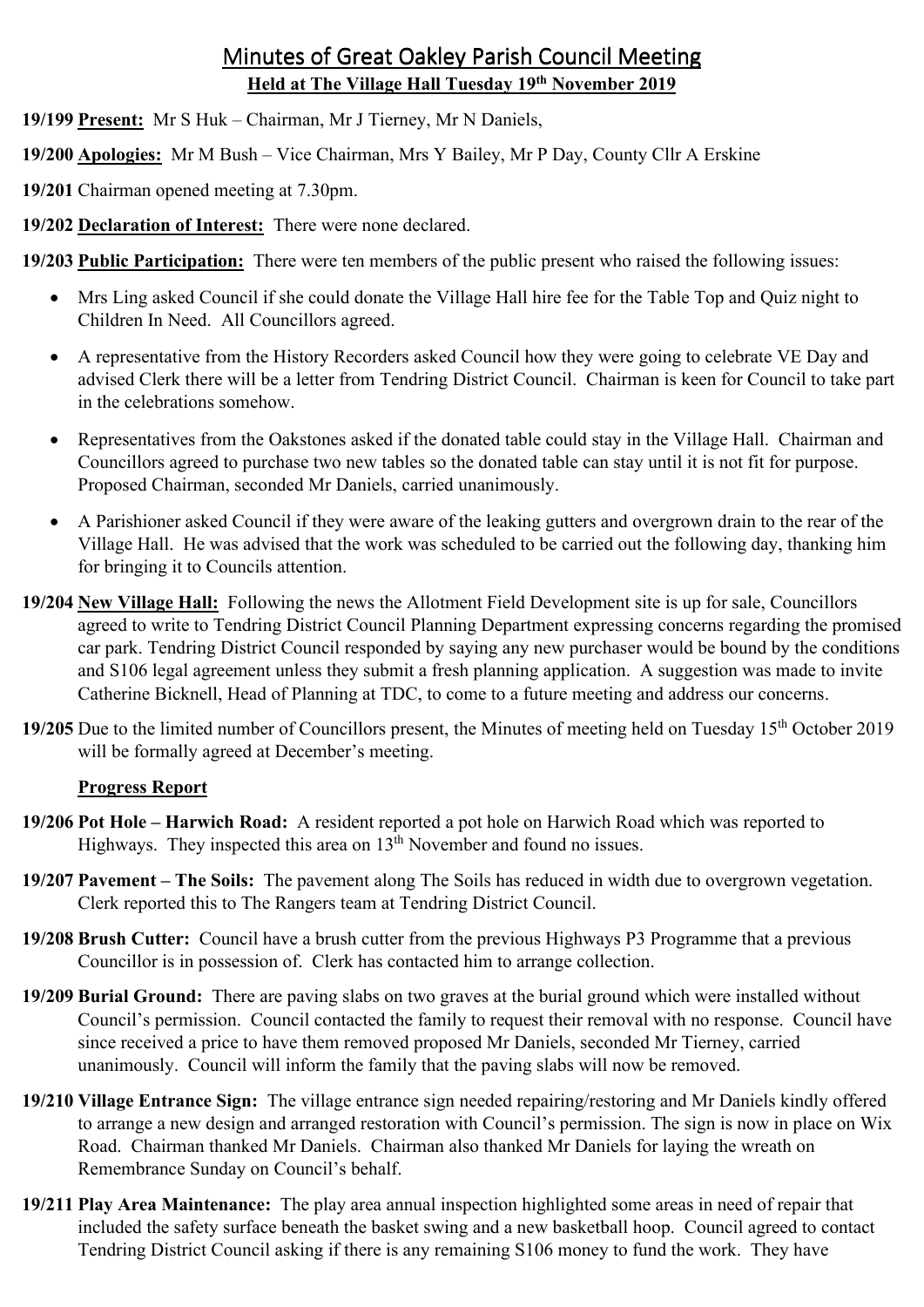responded by saying the play area fence used all the available funds at this time. Council proceeded to agree to fund the work. Proposed Mr Daniels, seconded Mr Tierney, carried unanimously.

- **19/212 Litter Pick Equipment:** Little Oakley Parish Council contacted Council asking if we would like to contribute to the purchase of joint litter picking equipment for use in both Parishes. The amount suggested based on equipment prices was £200 (£100 each Parish). Council have previously purchased Hi-Vis Vests for the Litter Picking Group. It was suggested they also approach Exchem to see if they would make a donation. Council agreed to donate £50 towards the equipment, as originally requested, leaving £50 for Little Oakley Parish Council to find. Proposed Mr Tierney, seconded Mr Daniels, carried unanimously.
- **19/213 Burial Ground Bench:** A Parishioner recently approached Council requesting permission to install a memorial bench at the new burial ground using funds from their fundraising, requesting a plaque in memory of a relative. Council agreed to the plaque and after being presented with different bench designs, expressed a preference for the recycled bench. Council agreed in principle to a location and Clerk will arrange to meet and discuss with the Parishioner.
- **19/214 Village Hall Gutters:** Council have been notified the gutters and drain are blocked at the rear of the Village Hall. Clerk contacted contractors for prices. A local contractor has offered to carry out the work free of charge for the Community. Clerk passed on Council's gratitude for his kind offer. The work is due to take place the next day. As he has declined payment, it was agreed to send him something as a gesture of appreciation.
- **19/215 Street Light:** Clerk has received notification from a Parishioner of a defective street light in Red Barn Lane. This has been reported to our street light maintenance contractor.
- **19/216 Horse Warning Sign:** Some months ago Council made a request to Essex County Council for a Horse Warning Sign for Stones Green. This request has been approved and will be put forward for funding in 2020/21.
- **19/217 Christmas Tree:** Parishioners asked Council for a Christmas Tree near the War Memorial in time for the Carol Singers. Council will look into the insurance cover and electric usage for the lights. Mr Daniels has carried out an extensive risk assessment. Mr Spurge kindly donated a tree. Mr Daniels will continue to organise which Council thanked him for.
- **19/218 Parked Cars:** Council received complaints from Parishioners regarding vehicles parking on the pavement opposite the shop on Harwich Road. Clerk has filled out a report form of the Essex Police website and will inform our new Community Police Officer.
- **19/219 Highways:** Council were informed of a van crashing into the fencing at the corner on B1414 outside Great Oakley Hall on the way towards Little Oakley which had also destroyed another of the few remaining warning chevrons. When the missing warning signs were reported to Highways they said they were not a priority. To be reported again.

Councillors would like an update regarding Beaumont Road Ditch so Clerk will ask County Cllr Erskine for an update.

**19/220 Proposed UKPN Road Closure – Red Barn Lane:** There is a Road Traffic Regulation Order for the intended closure of Red Barn Lane in December. Mr Tierney has raised issues and questions to UKPN informing them of the unsafe roads surrounding the closure. UKPN are aware of the concerns raised, have deferred the start date and said they would reconsider their method of working among other things. Chairman thanked Mr Tierney for his thorough investigation of the matter.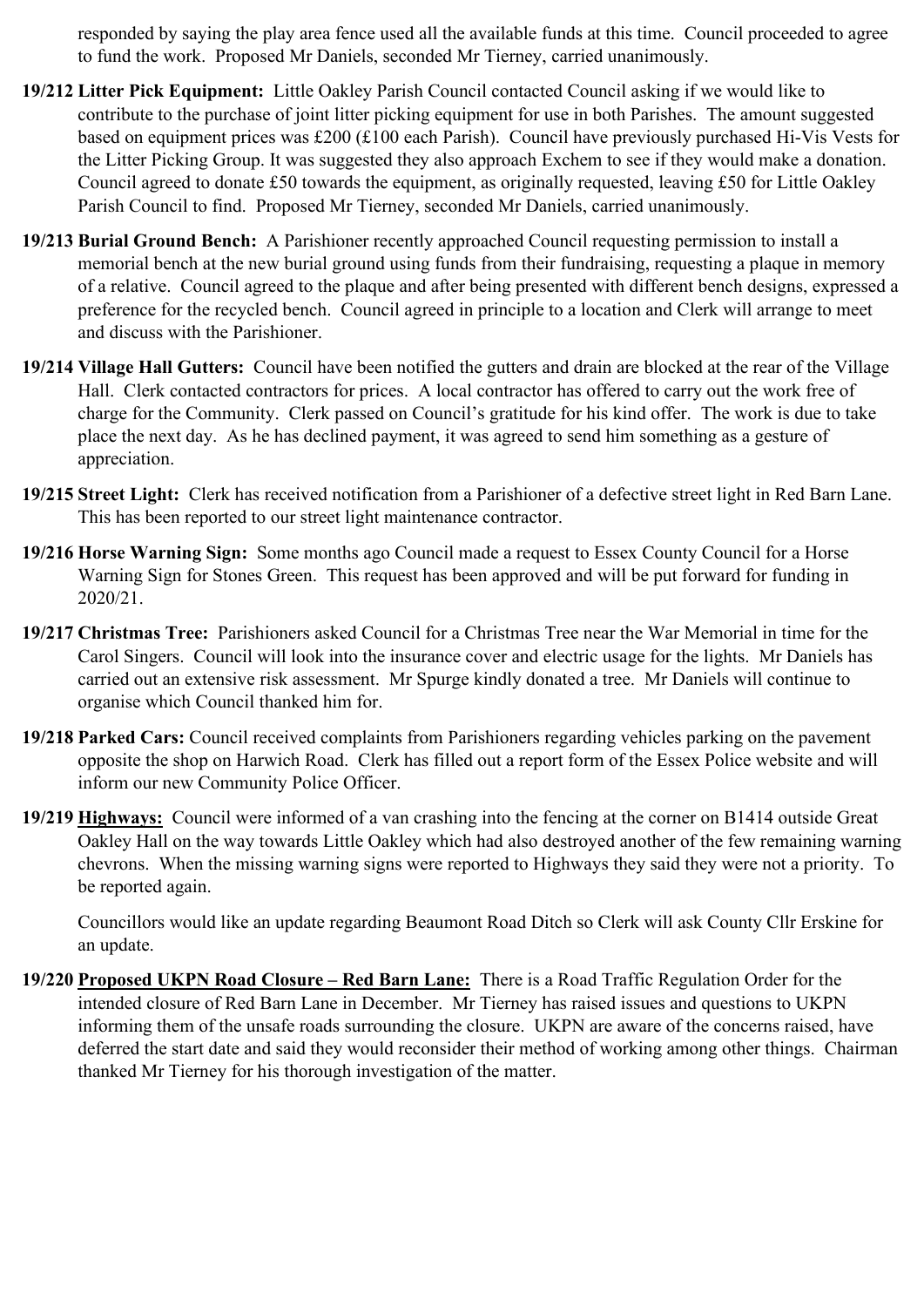**19/221 Recreation Field Hedge:** Earlier this year a resident approached a Councillor to request the boundary hedge to the Recreation Field be reduced in height. Council concluded the hedge had been previously cut back the previous year and no further maintenance was necessary at this time. Council advised the resident that any overhanging branches to their side could be trimmed back. Council received no further correspondence from the resident.

 The resident has since payed a contractor to reduce the hedge to a height of his choosing without consulting Council which UK Legislation says is against the Law. Council agreed to write to the resident, requesting him to attend a meeting or explain his actions in writing.

**19/222 Grass Cutting:** Our grass cutting contractor has informed Council that one of the September grass cuts was not carried out as per schedule due to lack of grass growth. He has suggested that the budgeted amount be used to fund the cutting of low hanging branches to three trees at the Recreation Field making access easier for grass maintenance. Proposed Mr Daniels, seconded Mr Tierney, carried unanimously.

 **Partridge Close Trees:** Council received reports of a Horse Chestnut tree and Silver Birch tree at Partridge Close needing maintenance work. A limb needs removing on the Silver Birch tree because of the proximity to the road and the Horse Chestnut tree is diseased and could be reduced by half or removed.

Council agreed to the work including the removal of the Horse Chestnut and will look into replacing them in the future. Proposed Mr Daniels, seconded Mr Tierney, carried unanimously.

- **19/223 Public Rights of Way:** There is nothing new to report.
- **19/224 Village Hall:** Since the introduction of the grey wheelie bins in the Parish, the Village Hall waste hasn't been collected. Upon investigation, Village Hall waste is not collected by Veolia as this is seen as commercial waste. With the black bag system it was difficult to ascertain which property they came from so were collected with household waste.

Veolia have informed us that waste bags can be purchased with the price covering the cost of collection at £60 for 25 bags. A Parishioner had heard that additional wheelie bins can be purchased so Clerk will research this option before a decision is made.

**19/225 <b>TDALC Report:** The next meeting is on  $27<sup>th</sup>$  November 2019.

## **19/226 Planning:**

| Application No: 19/01708/FUL |                                                                                              |
|------------------------------|----------------------------------------------------------------------------------------------|
| Proposal:                    | Construction of single storey dwelling with rooms in the roof together with associated works |
| Location:                    | Land West of Ashleigh Cottage Harwich Road Great Oakley Harwich                              |

Great Oakley Parish Councillors made no comments regarding the application.

## **19/227 Accounts for Payment:**

## **Parish Council Expenditure:**

| A & J Lighting Solutions           | <b>Street Light Maintenance</b>     | 722595 | £ | 47.82      |
|------------------------------------|-------------------------------------|--------|---|------------|
| <b>Great Oaktree Land Services</b> | Grass Cutting – October             | 722596 | f | 400.00     |
| $E$ -On                            | <b>Street Lighting</b>              | D/D    |   | £ 172.47   |
| <b>Tendring District Council</b>   | <b>Election Expenses</b>            | 722597 |   | £ $107.02$ |
| Miss J Bootyman                    | Wreath (Clerk sent personal cheque) | 722598 | £ | 50.00      |
| Miss J Bootyman                    | Wages                               | 722599 |   | £ 269.02   |
| Mr Daniels                         | Village Entrance Sign               | 722600 |   | £ $112.50$ |
| <b>TOTAL</b>                       |                                     |        |   | £1,158.80  |